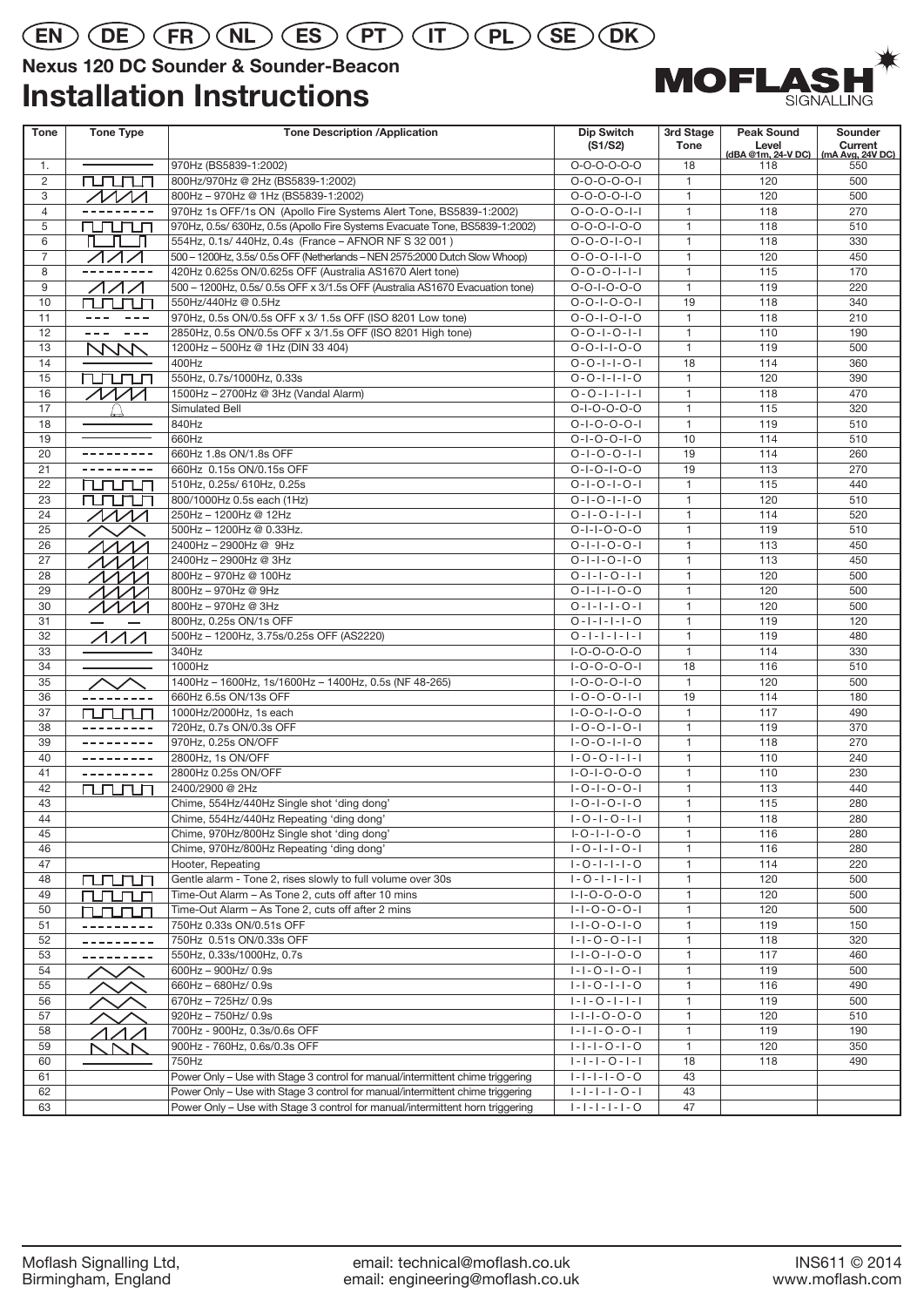0832 0832-CPD-0621 (Sounder-LED Beacon) 0832-CPD-0622 (Sounder-Xenon Beacon) 0832-CPD-0623 (Sounder)

| <b>Declared Performance</b>                             |                                       |  |  |  |
|---------------------------------------------------------|---------------------------------------|--|--|--|
| <b>Essential Characteristics</b>                        | EN54-3:2001+A1:2002+A2:2006 Subclause |  |  |  |
| Reproducibility                                         | 5.2                                   |  |  |  |
| Operational performance                                 | 5.3                                   |  |  |  |
| Durability                                              | 5.4                                   |  |  |  |
| Dry Heat (operational)                                  | 5.5                                   |  |  |  |
| Dry Heat (endurance)                                    | 5.6                                   |  |  |  |
| Cold (operational)                                      | 5.7                                   |  |  |  |
| Damp heat, cyclic (operational)                         | 5.8                                   |  |  |  |
| Damp heat, steady state (endurance)                     | 5.9                                   |  |  |  |
| Damp Heat, cyclic (endurance)                           | 5.10                                  |  |  |  |
| SO2 corrosion (endurance)                               | 5.11                                  |  |  |  |
| Shock (operational)                                     | 5.12                                  |  |  |  |
| Impact (operational)                                    | 5.13                                  |  |  |  |
| Vibration (operational)                                 | 5.14                                  |  |  |  |
| Vibration (endurance)                                   | 5.15                                  |  |  |  |
| Electrostatic discharge (operational)                   | 5.16                                  |  |  |  |
| Radiated electromagnetic fields (operational)           | 5.16                                  |  |  |  |
| Voltage transients, fast transient bursts (operational) | 5.16                                  |  |  |  |
| <b>Enclosure Protection</b>                             | 5.17                                  |  |  |  |

# **Installation Instructions**

07



**EN** ) Installation Manual

#### **Installation**

- a. The sounder is installed by first mounting the base unit and making the external wring connections to the base. The head unit then automatically connects when it is attached to the base.
- b. The sounder head is separated from the base by unlocking the four ¼-turn fasteners in the corners of the sounder. (Recommended screwdriver: Philips No. 2, min 100mm long).
- c. Note that the head only fits onto the base one way around. If a beacon is fitted, care should be taken when mounting the base to ensure that the beacon will be positioned in the desired orientation after the sounder is attached

#### **Wiring**

The sounder and beacon have separate wiring terminals. Each terminal is duplicated to enable simple 'daisy-chain' connection of multiple units.

| Line                                                | <b>Terminal Marking</b> |
|-----------------------------------------------------|-------------------------|
| Sounder Positive Supply (10 to 60V DC)              | I   +                   |
| Sounder Negative Supply (0V)                        |                         |
| 2nd Stage Alarm Control (Connect to 0V to activate) | $\top$ S2               |
| 3rd Stage Alarm Control (Connect to 0V to activate) | $\perp$ S3              |
| Beacon Positive Supply (10 to 60V DC)               | $+$                     |
| Beacon Negative Supply (0V)                         |                         |

#### **Controls**

- a. Tone Selection
- The first and second stage alarm tones are independently set using 6-way dipswitches S1 and S2 respectively. The required settings are shown in the table overleaf. The third stage alarm tone is pre-set to complement the selected first stage tone as shown in the table.
- b. Volume Control

 The sound output of the unit can be reduced by up to 20dBA by adjusting the potentiometer.

c. Beacon Flash Controls (If fitted)

 The flash mode of the beacon can be altered using the 2-way dipswitch marked  $\overleftrightarrow{\chi}$ 

### **Technical Specification:**

| Supply Voltage Range 10-60V DC                      |                                                                    |
|-----------------------------------------------------|--------------------------------------------------------------------|
|                                                     |                                                                    |
| Current – Xenon Beacon  350mA peak @ 24V DC         |                                                                    |
| (Where Fitted)                                      | (60 single flashes per min.)                                       |
|                                                     | 700mA peak @ 12V DC                                                |
|                                                     | (60 single flashes per min.)                                       |
| Current – LED Beacon  18mA (Flashing)*              |                                                                    |
|                                                     |                                                                    |
| Peak Sound Level 110-120 dBA at 1m <sup>*</sup>     |                                                                    |
|                                                     | (Typ. 120dBA @ 24V, Tone 2)                                        |
|                                                     |                                                                    |
| Volume Control  20dBA typical                       |                                                                    |
| Remote Tone Switching  Provision for 3 alarm stages |                                                                    |
|                                                     | (Negative voltage activation)                                      |
|                                                     |                                                                    |
|                                                     |                                                                    |
|                                                     |                                                                    |
|                                                     | Synchronisation  Automatic with Klaxon Nexus and<br>Sonos Sounders |

**XENON BEACON LED BEACON**

Switch Off | On | Off | On 1 60 flashes per min 30 flashes per min Single Flash Double Flash 2 | Single Flash | Double Flash | Flashing | Static

\*depends on selected tone and input voltage. See tone table for details. EN54-3 certified on tones 1,2,3,6,7 & 13 & > 17V DC only.



The European directive "Waste Electrical and Electronic Equipment" (WEEE) aims to minimise the impact of electrical and electronic equipment waste on the environment and human health. To conform with this directive, electrical equipment marked with this symbol must not be disposed of in European public disposal systems. European users of electrical equipment must now return end-of-life equipment for disposal. Further information can be found on the following website: http://www.recyclethis.info/.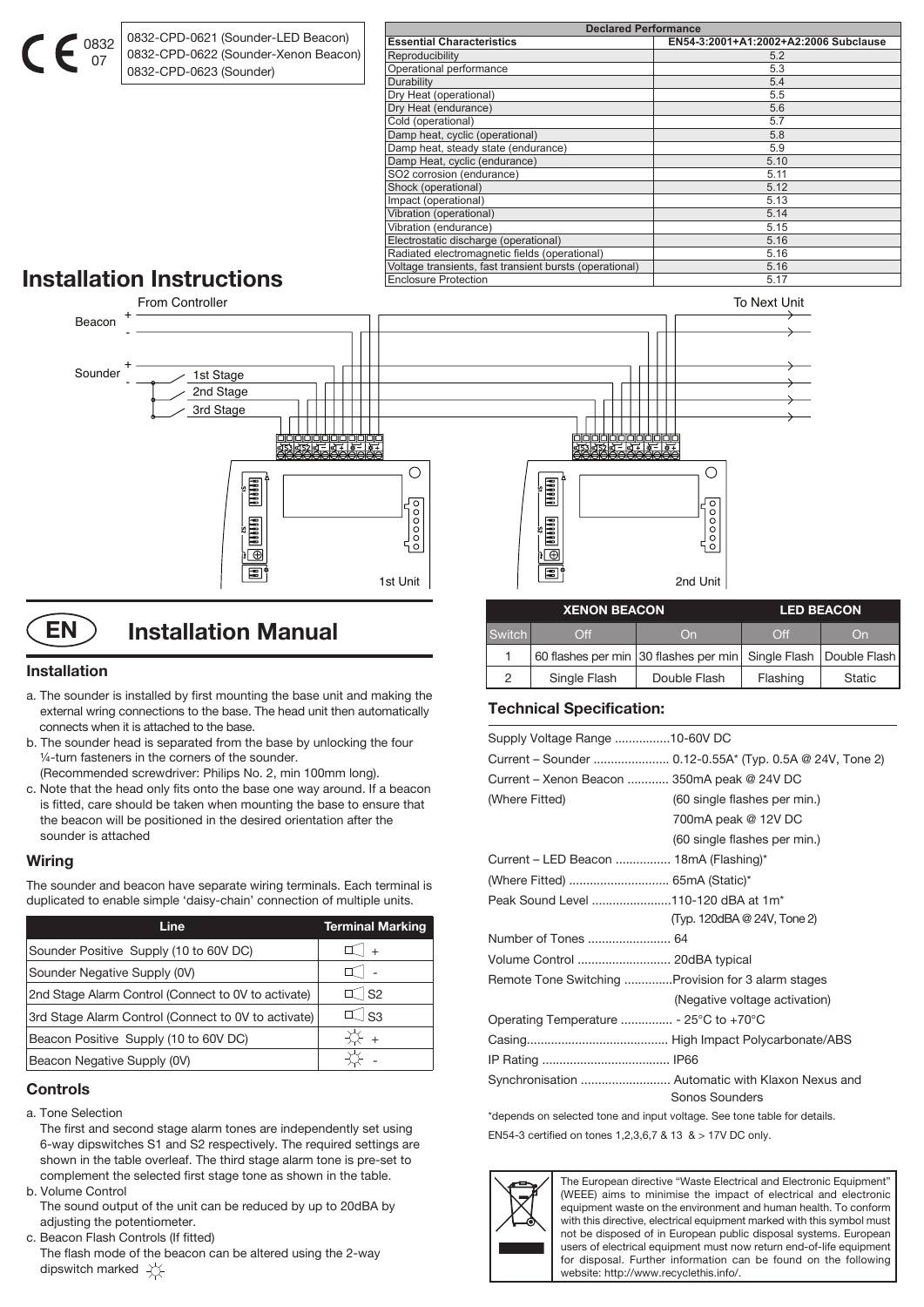### **DE** ) Installationsanweisung

#### **Einbau**

- a. Zum Installieren des Alarmgebers zunächst die Basis montieren und externe Kabel an die Basis anschließen. Sobald der Kopf auf der Basis befestigt ist, wird die Verbindung automatisch hergestellt.
- b. Um den Kopf von der Basis abzunehmen, die vier Befestigungen in den Ecken des Alarmgebers durch ¼ Drehung entriegeln. (Empfohlener Schraubendreher: Philips Nr. 2, mind. 100mm lang).
- c. Hinweis: Der Kopf lässt sich nur in einer Richtung auf die Basis setzen. Bei gleichzeitiger Verwendung einer Signalleuchte sollte beim Montieren der Basis darauf geachtet werden, dass die Signalleuchte nach Aufsetzen des Signalgebers korrekt ausgerichtet ist.

#### **Kabelanschlüss**

Alarmgeber und Signalleuchte haben gesonderte Anschlussklemmen. Jede Klemme wird dupliziert, sodass mehrere Geräte problemlos hintereinander angeschlossen werden können.

| Leitung                                                                | Klemmen-<br>Kennzeichnung |
|------------------------------------------------------------------------|---------------------------|
| Positive Versorgungsspannung Alarmgeber<br>(10 bis 60V Gleichstrom)    |                           |
| Negative Versorgungsspannung Alarmgeber (0V)                           |                           |
| Alarmregelung 2. Stufe (zum Aktivieren an OV anschließen)              | S <sub>2</sub>            |
| Alarmregelung 3. Stufe (zum Aktivieren an OV anschließen)              | S3                        |
| Positive Versorgungsspannung Signalleuchte<br>(10 bis 60V Gleichstrom) | $\ddot{}$                 |
| Negative Versorgungsspannung Signalleuchte (0V)                        |                           |

#### **Bedienung**

#### a. Tonwahl

 Die Alarmtöne der ersten und zweiten Stufe werden mithilfe der 6- Wege-DIP-Schalter S1 bzw. S2 unabhängig eingestellt. Die erforderlichen Einstellungen sind in der Tabelle auf der nächsten Seite angegeben. Der Alarmton der dritten Stufe ist zur Ergänzung des Tons der ersten Stufe voreingestellt (siehe Tabelle).

- b. Lautstärkeregelung
- Durch Regulierung des Potentiometers kann die Lautstärke des Geräts um bis zu 20dBA reduziert werden.
- c. Regulierung des Blinkens der Signalleuchte (sofern vorhanden) Der Blinkmodus der Signalleuchte kann mithilfe des mit gekennze ich neten 2-Wege-DIP-Schalters reguliert werden.

| <b>XENON-LEUCHTE</b> |                 |                      | <b>LED-LEUCHTE</b> |                                |  |
|----------------------|-----------------|----------------------|--------------------|--------------------------------|--|
| Schalter             | <b>Aus</b>      | Fin                  | <b>Aus</b>         | Fin                            |  |
|                      | 60 Blinken/min. | 30 Blinken/min.      | Ein Aufblinken     | <b>Doppeltes</b><br>Aufblinken |  |
| っ                    | Ein Aufblinken  | Doppeltes Aufblinken | <b>Blinken</b>     | Konstant                       |  |

#### **Technische Spezifikation:**

| Versorgungsspannung  10-60V Gleichstrom                                                   |                                     |
|-------------------------------------------------------------------------------------------|-------------------------------------|
| Stromstärke - Alarmgeber  0,12-0,55A* (Typ. 0,5A bei 24V, Ton                             |                                     |
| 2) Stromstärke – Xenon Signalleuchte  350mA spitzen @ 24V DC                              |                                     |
| (sofern vorhanden)                                                                        | (60 Blinken/Min.)                   |
|                                                                                           | 700mA spitzen @ 12V DC              |
|                                                                                           | (60 Blinken/Min.)                   |
| Stromstärke – LED Signalleuchte  18mA (Blinkend)*                                         |                                     |
| (sofern vorhanden)                                                                        | 65mA (Konstant)*                    |
|                                                                                           |                                     |
|                                                                                           | (Typ. 120 dBA bei 24V, Ton 1)       |
|                                                                                           |                                     |
|                                                                                           |                                     |
| Ferngesteuerte Tonumschaltung  3 Alarmstufen                                              |                                     |
|                                                                                           | (Aktivierung durch negativspannung) |
|                                                                                           |                                     |
|                                                                                           |                                     |
|                                                                                           |                                     |
|                                                                                           |                                     |
| *je nach gewähltem Ton und Eingangsspannung. Ausführliche Informationen siehe Tontabelle. | und Sonos-Alarmgebern               |

\*je nach gewähltem Ton und Eingangsspannung. Ausführliche Informationen siehe Tontabelle. EN54-3 zertifiziert nur für Töne 1,2,3,6,7 und 13 und > 17V Gleichstrom.



Das Ziel der EG-Richtlinie über Elektro- und Elektronik-Altgeräte ist, Umweltund Gesundheitsschäden durch Elektro- und Elektronik-Altgeräte so gering wie möglich zu halten. Um diese Richtlinie einzuhalten, dürfen Elektrogeräte, die mit diesem Symbol gekennzeichnet sind, nicht in den öffentlichen europäischen Entsorgungssystemen entsorgt werden. Europäische Benutzer von Elektrogeräten müssen ab sofort Altgeräte zur Entsorgung zurückgeben. Nähere Informationen hierzu finden Sie auf der folgenden Website: http://www.recyclethis.info/.

#### **Notice d'instructions FR**

#### **Certification NF**

Seules les modèles avec une des références commerciales suivantes sur leur tête et ayant l'estampille NF sont certifiées NF:

| $No$ identification<br><b>NF-SSI</b> | <b>Référence</b><br>commerciale | <b>Description</b> | <b>Class</b> |
|--------------------------------------|---------------------------------|--------------------|--------------|
| <b>DS 019 A1</b>                     | <b>PNS-0005</b>                 | Nexus 120 DSAF     |              |
| <b>DS 020 A1</b>                     | <b>PNC-0035</b>                 | Nexus 120 DSAF/DL  |              |
|                                      |                                 |                    |              |

Conditions spéciales pour une utilisation avec un système NF-SSI:

1. Certification NF pour le son 6 seulement (AFNOR NF S32-001)

2. L'usage du deuxième et troisième sons n'est pas autorisé

3. Contrôle du volume non disponible

**Installation** a. Le socle de la sirène doit être fixé au préalable.

- b. Les raccordements s'effectuent directement sur le socle de la sirène.
- c. La sirène est ensuite vissée sur le socle via 4 vis ¼ de tour
- (utiliser uniquement un tournevis de type Philips 2 x 100).

#### **Câblage**

La sirène et le flash possèdent des connecteurs séparés. Chaque bornier est doublé facilitant ainsi le raccordement d'autres sirènes.

| <b>Alimentation</b>                                                       | <b>Bornier</b>     |
|---------------------------------------------------------------------------|--------------------|
| + Alimentation (signal sonore)                                            | $\pm$              |
| - Alimentation (signal sonore)                                            |                    |
| 2ème son (si besoin)                                                      | $ $ S <sub>2</sub> |
| 3ème son (si besoin)                                                      | $\Box$ S3          |
| + Alimentation (signal lumineux)                                          | $+$                |
| - Alimentation (signal lumineux)                                          |                    |
| Les deuxième et troisième sons (contrôle à distance) sont activés par les |                    |

Les deuxième et troisième sons (contrôle à distance) sont activés par les connecteurs  $\Box$  S2 et  $\Box$  S3.

#### **Contrôle des signaux visuel et sonore**

a. Contrôle des sons :

 La sirène est programmée sur le son AFNOR NF S32-001. D'autres sons peuvent être sélectionnés en utilisant les 6 microcontacts S1/S2 de la sirène. Voir le tableau de choix des sons pour plus de détails sur les sons disponibles et la position des microcontacts correspondante. b. Contrôle du volume :

- Un potentiomètre permet de sègler la puissance sonore (hors version NF). c. Contrôle du signal lumineux :
- Le mode de fonctionnement du flash peut être modifié en utilisant les 2 microcontacts identifiés par le symbole  $\chi$ .

| Feu Flash Xénon |               |               | <b>Feu clignotant LED</b> |                             |  |  |
|-----------------|---------------|---------------|---------------------------|-----------------------------|--|--|
| Contact         | Arrêt (Off)   | Marche (On)   | Arrêt (Off)               | Marche (On)                 |  |  |
|                 | 60 flashs/min | 30 flashs/min |                           | Simple Flash   Double Flash |  |  |
| 2               | Simple Flash  | Double Flash  | Clignotant                | Fixe                        |  |  |
|                 |               |               |                           |                             |  |  |

#### **Spécifications techniques:**

| Consommation signal sonore  0,12-0,55 A (sous 24Vcc)     |                                       |
|----------------------------------------------------------|---------------------------------------|
| Consommation – Feu Flash Xénon  Pic à 350 mA sous 24 Vcc |                                       |
| (Quand présent)                                          | $(60$ flashs / Min.)                  |
|                                                          | Pic à 700 mA sous 12 Vcc              |
|                                                          | $(60$ flashs / Min.)                  |
| Consommation - Feu Clignotant LED  18 mA (Clignotant)    |                                       |
| (Quand présent)                                          | 65 mA (Fixe)                          |
| Puissance sonore maximum 110-120 dBA @ 1m                |                                       |
|                                                          |                                       |
|                                                          | (554Hz, 0.1s/440Hz, 0.4s)             |
|                                                          |                                       |
|                                                          | (simple flash, double flash, et fixe) |
| Gamme de fréquence  De 400 à 2850 Hz*                    |                                       |
| Température de fonctionnement  De -25°C à +70°C          |                                       |
|                                                          |                                       |
|                                                          |                                       |
|                                                          |                                       |
|                                                          | sirènes Klaxon (SONOS & NEXUS)        |

\* Variable selon les sons et les tensions. Voir tableau des sons pour plus d'informations. Certifié selon la EN54-3 pour les tons 1, 2, 3, 6, 7, 13 et >17V DC.



La directive européenne " Déchets d'Equipements Electriques et Electroniques (DEEE) a pour but de minimiser l'impact des déchets électriques et électronique sur l'environnement et la santé humaine. Conformément à cette directive, tout équipement électrique disposant de ce symbole ne doit pas être jeté dans les systèmes d'évacuation des déchets publics européens. Les utilisateurs européens d'équipement électrique doivent désormais renvoyer tout équipement électrique en fin de vie pour évacuation. Vous trouverez de plus amples informations sur le site Web suivant : http://www.recyclethis.info/.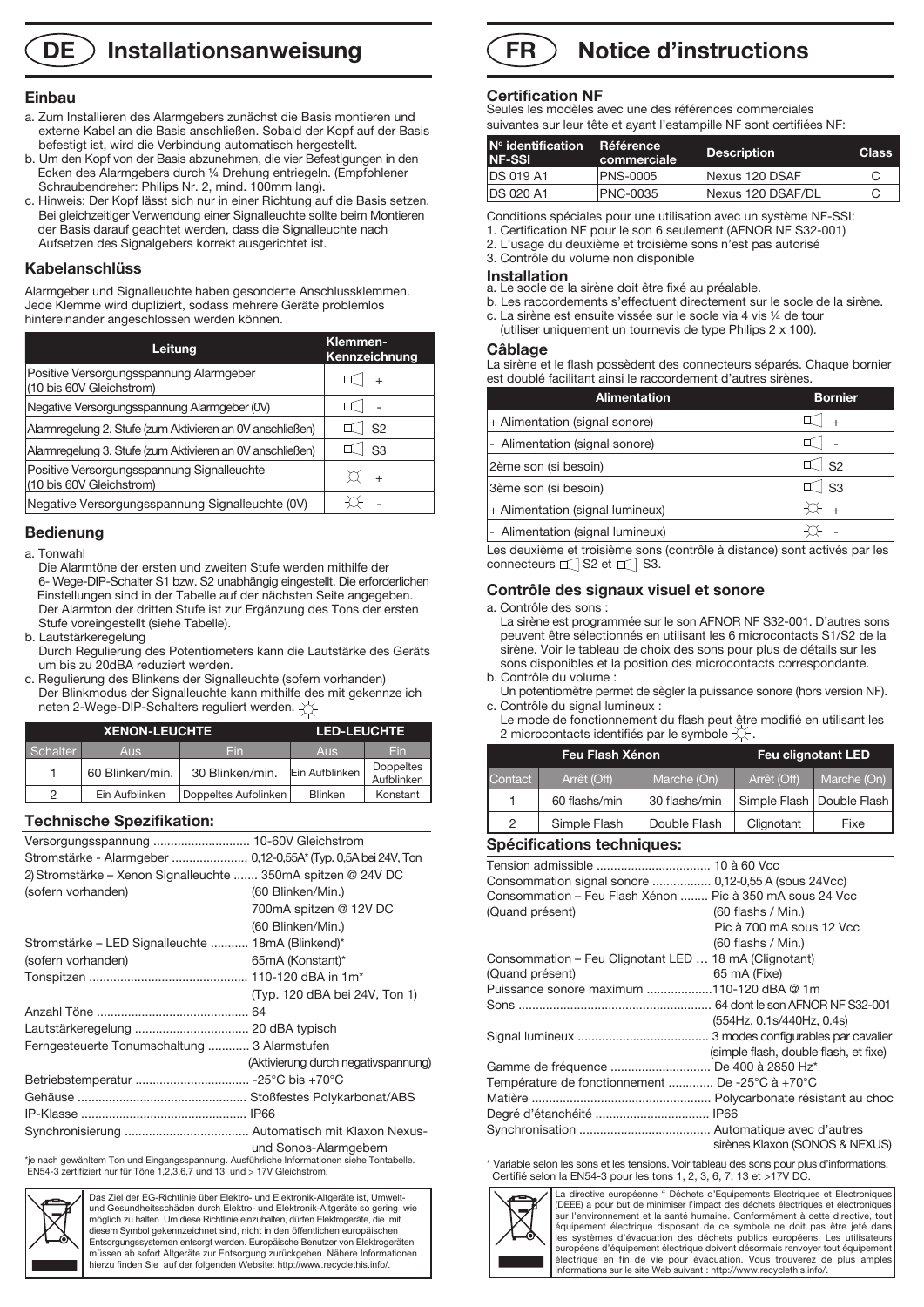**NL**  $\bigcirc$  **Montage instructies** 

#### **Installatie**

De signaalgever bovenzijde wordt van de basiseenheid gescheiden door de vier draaibevestigingen die zich in de hoeken van de signaalgever bevinden (Aanbevolen schroevendraaier: Philips Nr. 2, min 100mm lang).

De signaalgever wordt geïnstalleerd door eerst de basiseenheid te monteren en dan de externe bedradingaansluitingen hierin te monteren. De signaalgever bovenzijde sluit dan automatisch aan wanneer het aan de basiseenheid wordt bevestigd. Let op dat de signaalgever bovenzijde maar op een manier op de basiseenheid kan worden bevestigd. Als op de signaalgever een flits is geïnstalleerd, moet men opletten dat bij het monteren van de basiseenheid de flits in de gewenste positie word geplaatst als de signaalgever bovenzijde gemonteerd word.

#### **Bedrading**

Merk op dat de signaalgever en de flits afzonderlijke voedingsaansluiting hebben en deze zijn dubbel uitgevoerd (zie tabel).

| Aansluiting                                         | <b>Klem aanduiding</b> |
|-----------------------------------------------------|------------------------|
| Signaalgever positieve aansluitspanning (10-60 VDC) | $+$                    |
| Signaalgever negatieve aansluitspanning (0 VDC)     |                        |
| 2 <sup>e</sup> toon sturing (0 VDC voor activering) | $\mathbb{I}$ s2        |
| 3 <sup>e</sup> toon sturing (0 VDC voor activering) | $ $ S3                 |
| Flits positieve aansluitspanning (10-60 VDC)        | ⊱ +                    |
| Flits negatieve aansluitspanning (0 VDC)            |                        |

#### **Regeling**

a. Toonselectie

- De eerste en tweede fase alarmtonen worden onafhankelijk ingesteld door dipschakelaars S1 en S2. De vereiste instellingen worden in de toonselectie tabel op de 1e pagina weergegeven. De derde fase alarm toon is vast ingesteld op basis van de geselecteerde eerste fase toon, zie toonselectie tabel.
- b. Volumeregeling
- De geluidsuitvoer van de signaalgever kan tot 20dBA
- verminderd worden door de potentiometer (volumeknop) af te stellen. c. Flits knipperregeling (indien gemonteerd)
- De knippermodus van de flits kan gewijzigd worden door de met  $-\left(\frac{1}{2}\right)$ gemarkeerde dipschakelaar.

| <b>XENON</b> |                  | <b>LED-FLITS</b> |              |               |
|--------------|------------------|------------------|--------------|---------------|
| Schakelaar   | Off              | On               | Off          | On            |
|              | 60 flits per min | 30 flits per min | Enkele flits | Dubbele flits |
| 2            | Enkele flits     | Dubbele flits    | <b>Flits</b> | Constant      |

#### **Technische specificaties:**

| Spanningsbereik  10-60V                      |                                                       |
|----------------------------------------------|-------------------------------------------------------|
|                                              |                                                       |
| Stroomsterkte Xenon filts  350mA max @24V DC |                                                       |
| (Voor zover aanwezig)                        | (60 flits per min)                                    |
|                                              | 700mA max @ 12V DC                                    |
|                                              | (60 flits per min)                                    |
| Stroomsterkte LED filts  18mA (flits)*       |                                                       |
| (Voor zover aanwezig) $65mA$ (constant)*     |                                                       |
| Geluidsniveaupiek  110 - 120 dBA aan 1m*     |                                                       |
|                                              | (typ. 120dBA @ 24V toon 2)                            |
|                                              |                                                       |
| Volume-instelling  20dBA typische            |                                                       |
|                                              | Extreme toon sturing  Voorbereid voor 3 alarmstadiums |
|                                              | (negatieve spanningsactivering)                       |
| Gebruikstemperatuur  - 25°C bis +70°C        |                                                       |
|                                              |                                                       |
|                                              |                                                       |
| Synchronisatie  Automatisch                  |                                                       |

\* Afhankelijk van de geselecteerde toon en ingangsspanning. Zie toontabel hiervoor. EN54-3 gecertificeerd voor de toonselectie 1, 2, 3, 6, 7, 13 bij 17 V DC.



De Europese richtlijn "Afgedankte elektrische en elektronische apparatuur" (AEEA) is er op gericht om de impact van het afval van elektrische en elektronische apparatuur op het milieu en de gezondheid van de mens te minimaliseren. Om aan deze richtlijn te voldoen moet elektrische apparatuur die met dit symbool gemarkeerd is, niet worden verwerkt in Europese openbare afvalsystemen. Europese gebruikers van elektrische apparatuur dienen nu apparatuur aan het einde van de levensduur aan te bieden voor verwerking. Meer informatie vindt u op de volgende website: http://www.recyclethis.info/.



#### **Instalación**

- a. El receptor acústico se instala después de montar la unidad de base y realizar las conexiones de cableado externo a la misma. A continuación, la unidad de cabeza se conecta automáticamente cuando se acopla a la base.
- b. La cabeza del receptor acústico se separa de la base al desbloquear los cuatro cierres giratorios situados en las esquinas del receptor acústico. (Destornillador recomendado: Philips Nº 2, mín. 100 mm de largo).
- c. Tenga en cuenta que la cabeza sólo se ajusta a la base de una forma. Si se ajusta una luz, deberá tener cuidado al montar la base para asegurarse de que la luz se coloque en la orientación deseada tras acoplar el receptor acústico.

#### **Cableado**

Tenga en cuenta que el receptor acústico y la luz tienen terminales de potencia independientes, que están marcados como sigue. Conmutación de tono remoto (si es necesario): Vincule externamente los terminales de control como se indica a continuación.

| Linea                                                         | Terminal  |
|---------------------------------------------------------------|-----------|
| Alimentación positiva del receptor acústico (10-60 V CC)      | $+$       |
| Alimentación negativa del receptor acústico (0 V)             |           |
| Control de alarma de nivel 2 (conectar a 0 V para activación) | $\top$ S2 |
| Control de alarma de nivel 3 (conectar a 0 V para activación) | ်  S3     |
| Alimentación positiva de la luz (10-60 V CC)                  | $+$       |
| Alimentación negativa de la luz (0 V)                         |           |

#### **Controles**

a. Selección de tono

 Los tonos de alarma de nivel 1 y 2 se ajustan de forma independiente mediante conmutadores S1 y S2 de 6 formas, respectivamente. Los ajustes necesarios aparecen en el dorso de la tabla. El tono de alarma de nivel 3 se preajusta para complementar el nivel de tono 1 seleccionado tal como muestra la tabla. b. Control de volumen

- La emisión de sonido de la unidad puede reducirse hasta 20 dBA gracias al potenciómetro.
- c. Controles de parpadeo de la luz (si está ajustada) El modo de parpadeo de la luz puede alterarse mediante los conmutadores de 2 formas.  $\overleftrightarrow{\bigtriangleup}$

| <b>XENON</b> |                        |                        | <b>LED</b>    |                   |
|--------------|------------------------|------------------------|---------------|-------------------|
| Interruptor  | $\bigcirc$ ff          | En                     | Off           | En                |
|              | 60 parpadea por<br>min | 30 parpadea por<br>min | solo parpadeo | doble<br>parpadeo |
| っ            | solo parpadeo          | doble parpadeo         | parpadeante   | constante         |

#### **Especificaciones Técnicas:**

| Voltaje de Alimentación 10-60V                                     |                                                                                              |  |  |
|--------------------------------------------------------------------|----------------------------------------------------------------------------------------------|--|--|
| Corriente Receptor acústico  0.12-0.55mA * Typ. 0.5mA @ tono 24V 2 |                                                                                              |  |  |
| Corriente-Xenon  350mA pico @ 24V DC                               |                                                                                              |  |  |
| (Donde encajado)                                                   | (60 parpadea por min)                                                                        |  |  |
|                                                                    | 700mA pico @12V DC                                                                           |  |  |
|                                                                    | (60 parpadea por min)                                                                        |  |  |
| Corriente LED  18mA (parpadeante)*                                 |                                                                                              |  |  |
|                                                                    | 65mA (constante)*                                                                            |  |  |
| Nivel màximo de sonido  110-120 dBA à 1m*                          |                                                                                              |  |  |
|                                                                    | (typ. 120 dBA @ 24V, tono 2)                                                                 |  |  |
| Número de tonos  64                                                |                                                                                              |  |  |
| Ajuste del volumen  20 dBA (típico)                                |                                                                                              |  |  |
|                                                                    | Tono remoto que cambia  La provisión para 3 etapas de la alarma                              |  |  |
|                                                                    | (la activación negativa del voltaje)                                                         |  |  |
| Temperatura de trabajo  - 25 °C à +70 °C                           |                                                                                              |  |  |
|                                                                    |                                                                                              |  |  |
|                                                                    | resistencia al impacto                                                                       |  |  |
| Régimen IP  IP66                                                   |                                                                                              |  |  |
| Sincronización  Automática                                         | * depende del tono seleccionado y la tensión de alimentación. Ver la tabla de tonos para los |  |  |

detalles. EN54-3 accreditado solamente tonos 1,2,3,6,7 & 13 & > 17V DC sólo



El objetivo de la directiva europea de Eliminación de equipos eléctricos y electrónicos (WEEE) es minimizar el impacto de la eliminación de equipos eléctricos y electrónicos sobre el medioambiente y la salud de las personas. Para cumplir con esta directiva, el equipamiento eléctrico marcado con este símbolo no deberá desecharse en ningún sistema de eliminación europeo público. Los usuarios europeos de equipamiento eléctrico deberán retornar los equipos eléctricos y electrónicos al final de su vida útil para su eliminación. Para más información visite el siguiente sitio Web: http://www.recyclethis.info/.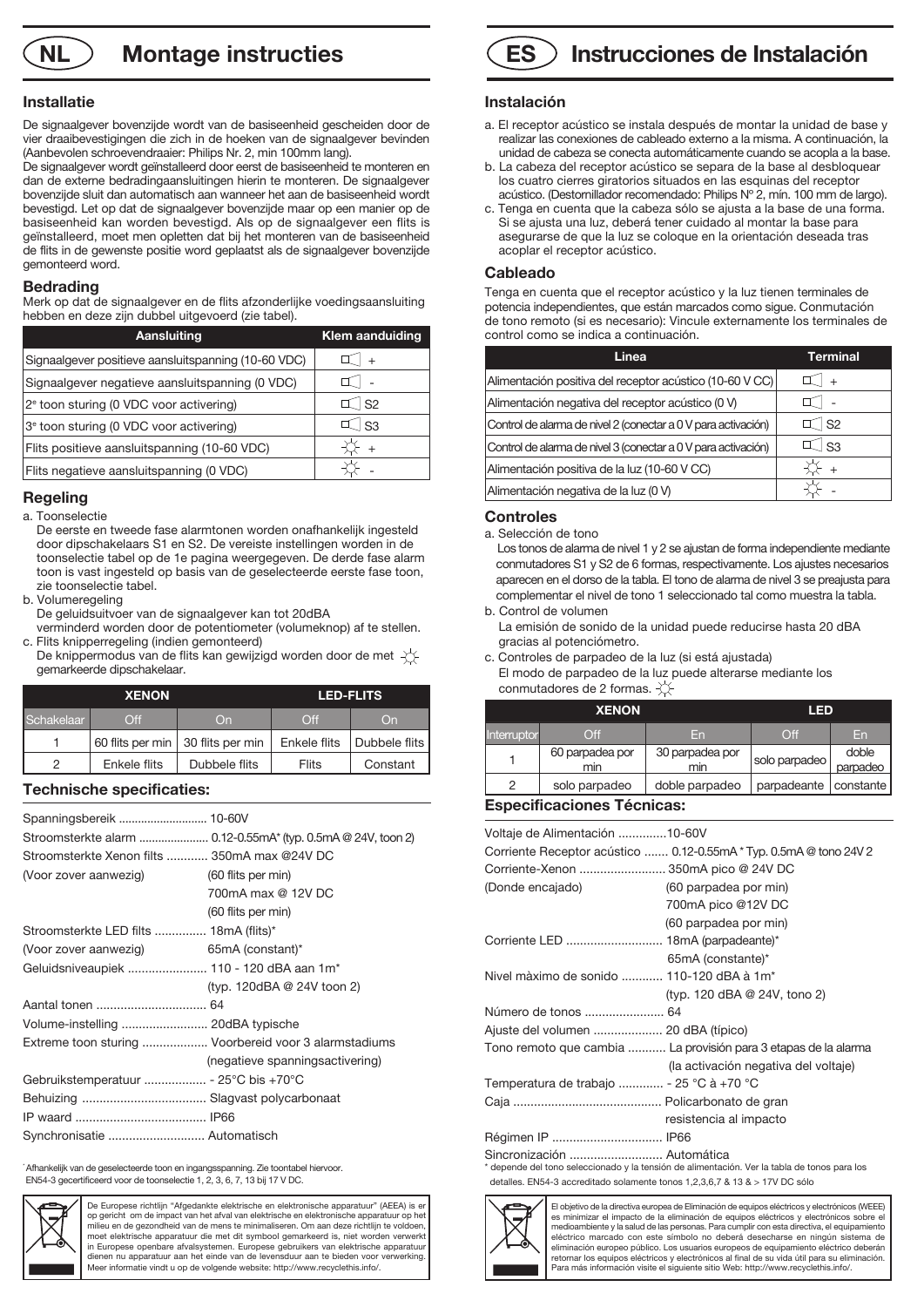**Manual de Instalação**

#### **Instalação**

- a. A instalação do besouro é feita montando primeiro a base e efectuando as ligações da cablagem exterior à base. A cabeça da unidade fica automaticamente ligada quando ela é fixada à base.
- b. A cabeça do besouro separa-se da base desapertando os quatro dispositivos de fixação (turn fasteners) dos cantos do besouro. (Chave de fendas recomendada: Chave Philips Nº 2, comprimento mínimo 100 mm).
- c. Note que existe uma só maneira de encaixar a cabeça na base. Se tiver um farol instalado, é necessário cuidado ao montar a base para se assegurar de que o farol fica posicionado com a orientação desejada depois de fixar o besouro.

#### **Cablagem**

Anote que o sounder e farol têm terminais separados de poder, marcado como segue. Tom remoto Troca (Se necessário). Externamente elo controla terminais como mostrado embaixo.

| Linha                                                              | Marcação Terminal   |
|--------------------------------------------------------------------|---------------------|
| Alimentação Positiva do Besouro (CC, 10 V a 60 VC)                 | $+$                 |
| Alimentação Negativa do Besouro (0 V)                              |                     |
| Controlo de Alarme, 2 <sup>ª</sup> Fase (Ligar a 0 V para activar) | $\mathbb{I}$ S2     |
| Controlo de Alarme, 3ª Fase (Ligar a 0 V para activar)             | $\mathbb{I}$ $ $ S3 |
| Alimentação Positiva do Farol (CC, 10 V a 60 V)                    | $+$                 |
| Alimentação Negativa do Farol (0 V)                                |                     |

#### **Controlos**

a. Selecção do Tom

 Os tons da primeira e segunda fase do alarme são ajustados indepen dentemente utilizando dipswitches S1 e S2 de 6 vias, respectivamente. Os parâmetros necessários estão indicados na tabela da página seguinte. O tom da terceira fase do alarme é pré-ajustado de modo a complementar o tom seleccionado da primeira fase do alarme, indicado na tabela.

b. Controlo do Volume

 A saída de som da unidade pode ser reduzida até um valor com menos 20 dBA ajustando-se o potenciómetro.

c. Controlos da Intermitência do Farol (se instalado)

 O modo de lampejo do farol pode ser alterado usando os 2-bem interruptor marcado.  $\chi$ 

| <b>FAROL DE XENON</b> |              | <b>FAROL DIRIGIDO</b>               |              |               |
|-----------------------|--------------|-------------------------------------|--------------|---------------|
| interrupto            | fora         | em                                  | fora         | em            |
|                       |              | 60 flits per min   30 flits per min | Enkele flits | Dubbele flits |
| 2                     | Enkele flits | Dubbele flits                       | Flits        | Constant      |

#### **Especificações técnicas**:

| Gama da tensão de alimentação 10-60V          |                              |
|-----------------------------------------------|------------------------------|
|                                               |                              |
| Corrent - O Xenon Farolim  350mA picco @24V C |                              |
| (Se in dotazione)                             | (60 os lampejos por min.)    |
|                                               | 700mA pico @12V DC           |
|                                               | (60 os lampejos por min.)    |
| Corrent - LED Farolim  18mA (Reluzindo)*      |                              |
| (Se in dotazione)                             | 65mA (Estática)*             |
| Nível sonoro de pico 110-1206 dBA à 1m*       |                              |
| Número de mensagens sonoras  64               |                              |
|                                               |                              |
|                                               |                              |
|                                               | (voltagem ativação Negativa) |
| Temperatura de funcionamento  - 25 °C à +70°C |                              |
|                                               |                              |
|                                               |                              |
|                                               |                              |

\*depende do tom seleccionado e da tensão de entrada. Para mais informações, consultar a tabela de tons. Certificado apenas nos tons 1,2,3,6,7 e 13 e > 17V DC só.



Directiva europeia "Resíduos de Equipamentos Eléctricos e Electrónicos" (REEE) tem como objectivo minimizar o impacto dos resíduos de equipamentos eléctricos e electrónicos no ambiente e na saúde humana. Para dar cumprimento a esta Directiva, o equipamento eléctrico que contenha este símbolo não deve ser eliminado nos sistemas de eliminação pública europeus. Os utilizadores europeus de equipamento eléctrico devem agora devolver os equipamentos em fim de vida para eliminação. Para mais informações, consultar o seguinte sítio da Web: http://www.recyclethis.info/.



#### **Installazione**

- a. L'apparecchio acustico si installa in primo luogo montando l'unità di base e collegando quindi i cavi esterni alla base. L'unità principale quindi si collega automaticamente quando viene montata sulla base.
- b. La testa dell'apparecchio acustico si separa dalla base sbloccando le quattro chiusure girevoli sugli angoli dell'apparecchio acustico. (cacciavite consigliato: Philips Nº 2, di una lunghezza minima di 100 mm).
- c. Notare che la testa può essere installata sulla base solo in un senso. Se viene installata una luce, prestare attenzione durante il montaggio della base per assicurarsi che la luce venga posizionata secondo l'orientazione desiderata dopo che è stato montato l'apparecchio acustico.

#### **Cablaggio**

Notare che l'apparecchio acustico e la luce sono dotati di terminali di alimentazione separati, indicati come segue. Interruttore tono remoto (se necessario): Collegare esternamente i terminali di controllo come mostrato di seguito.

| Linea                                                               | Contrassegno<br>sui terminali |
|---------------------------------------------------------------------|-------------------------------|
| Alimentazione positiva dell'apparecchio acustico (da 10 a 60 V CC)  |                               |
| Alimentazione negativa dell'apparecchio acustico (0 V)              |                               |
| Controllo di allarme di 2º stadio (collegare a 0 V per attivazione) | $\mathsf{S}2$                 |
| Controllo di allarme di 3º stadio (collegare a 0 V per attivazione) | $\vert$ S3                    |
| Alimentazione positiva della luce (da 10 a 60 V CC)                 |                               |
| Alimentazione negativa della luce (0 V)                             |                               |

#### **Regeling**

a. Selezione toni

I toni di allarme del primo e secondo stadio vengono impostati in modo indipendente utilizzando rispettivamente i commutatori a 6 modi S1 e S2. Le impostazioni necessarie sono mostrate nella tabella sul retro. Il tono di allarme del terzo stadio si preimpostata in modo da complementare il tono del primo stadio selezionato come mostrato nella tabella. b. Controllo del volume

L'emissione del suono da parte dell'unità si può ridurre fino a 20 dBA regolando il potenziometro.

c. Controlli del lampeggio della luce (se installata)

La modalità del lampeggio della luce si può alterare utilizzando i com mutatori a 2 modi dipswitch ha contrassegnato.  $\Diamond$ 

| <b>FALO DEL XENO</b> |                       |                       | <b>FALO DEL LED</b> |                            |
|----------------------|-----------------------|-----------------------|---------------------|----------------------------|
| Interruttore         | off                   | <b>SU</b>             | off                 | <b>SU</b>                  |
|                      | 60 flash al<br>minuto | 30 flash al<br>minuto |                     | singolo flash doppio flash |
| 2                    | singolo flash         | doppio flash          | lampeggio           | statico                    |

#### **Specifiche tecniche:**

| Gamma tensione di alimentazione  10-60V                    |                                    |  |  |
|------------------------------------------------------------|------------------------------------|--|--|
| Corrente Apparecchio acustico  0.12-0.55mA massimo         |                                    |  |  |
| Della luce - Xeno  350mA peak @ 24V DC                     |                                    |  |  |
| (se in dotazione)                                          | (60 flash al minuto)               |  |  |
|                                                            | 700mA peak @12V DC                 |  |  |
|                                                            | (60 flash al minuto)               |  |  |
|                                                            |                                    |  |  |
| (se in dotazione)                                          | 65mA (statico)*                    |  |  |
| Livello di picco del suono  110-120 dBA at 1m <sup>*</sup> |                                    |  |  |
|                                                            | (typ. 120 dBA @24V, tono 2)        |  |  |
|                                                            |                                    |  |  |
| Regolazione Volume  20 dBA tipico                          |                                    |  |  |
| Commutare di Tono remoto  Misura per 3 fasi dell'allarme   |                                    |  |  |
|                                                            | (Attivazione negativa di tensione) |  |  |
| Temperatura di esercizio  - 25°C bis +70°C                 |                                    |  |  |
|                                                            |                                    |  |  |
|                                                            |                                    |  |  |
| Sincronizzazione  Automatica                               |                                    |  |  |
|                                                            |                                    |  |  |

\*dipende dal tono selezionato e dalla tensione di ingresso. Per informazioni dettagliate, consultare la tabella dei toni. Certificazione solo sui toni 1,2,3,6,7 e 13 e > 17V DC soltanto.



La Direttiva europea nota come "Waste Electrical and Electronic Equipment" (WEEE), è volta a ridurre al minimo l'impatto sull'ambiente e sulla salute umana provocato dallo smaltimento di apparecchiature elettriche ed elettroniche. Al fine di garantire conformità a tale direttiva, è vietato smaltire le apparecchiature elettriche contrassegnate da rifiuti siti in territorio europeo. Gli utilizzatori europei sono tenuti a restituire le apparecchiature elettriche ed elettroniche al termine del lor ciclo di vita per consentirne il corretto smaltimento. Per ulteriori informazioni, visitare il seguente indirizzo: http://www.recyclethis.info/.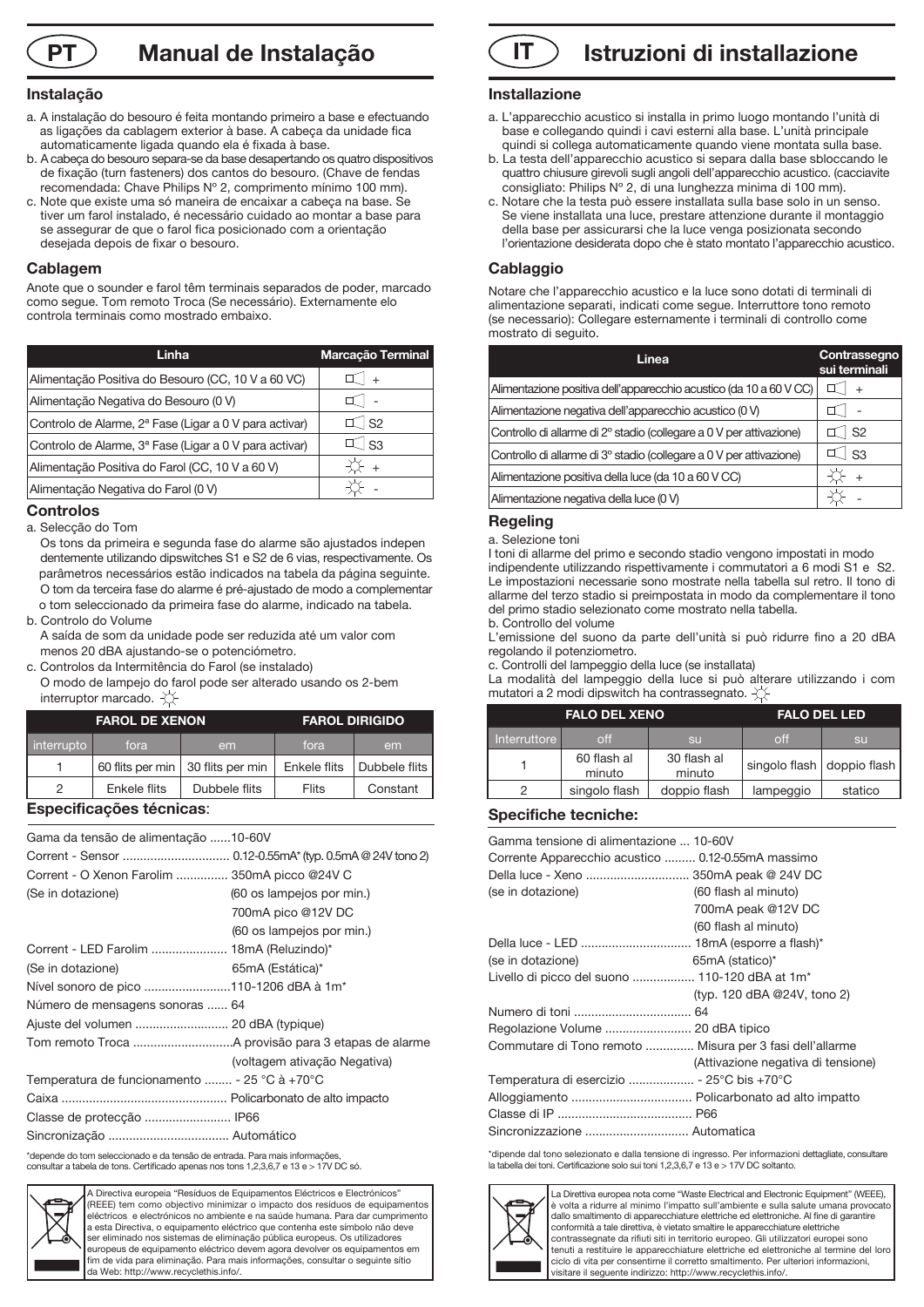### **PL Instrukcja montażu SE**

#### **Instalacja**

- a. Instalację sygnalizatora należy zacząć od montażu podstawy w odpowiednim miejscu i podłączenia jej do instalacji zewnętrznej. Po osadzeniu głowicy sygnalizatora w podstawie następuje automatyczne podłączenie głowicy do instalacji.
- b. Aby odłączyć głowicę sygnalizatora od podstawy należy odkręcić cztery łączniki znajdujące się w narożnikach sygnalizatora. (Zaleca się użycie śrubokręta marki Philips nr 2, długość min 100mm).
- c. Uwaga: głowicę można zamocować na podstawie tylko w określonym położeniu. Przy zamontowanej lampie sygnalizacyjnej należy pamiętać, że po zamocowaniu sygnalizatora na podstawie lampa musi być prawidłowo ustawiona.

#### **Okablowanie**

Zaznaczają co (żeby; który) echosonda i sygnalizator ma oddzielna możność (siła) stacji końcowych, oznaczany następująco. Odległy Ton (stroić; nadawać odcień; odcień) Przełączający (przełączanie) (Jeżeli wymagał (dostawać wymaganie; wymagany) ): Na pozór łączą kontrolowane stacje końcowe jak wskazano poniżej.

| Linia                                                          | Listwa zaciskowa |
|----------------------------------------------------------------|------------------|
| Zasilanie dodatnie sygnalizatora (10 - 60V DC)                 |                  |
| Zasilanie ujemne sygnalizatora (0V)                            |                  |
| Alarm drugiego stopnia (aktywacja: podłączyć do zasilania 0V)  | S <sub>2</sub>   |
| Alarm trzeciego stopnia (aktywacja: podłączyć do zasilania 0V) | - S <sub>3</sub> |
| Zasilanie dodatnie lampy sygnalizacyjnej (10 - 60V DC)         |                  |
| Zasilanie ujemne lampy sygnalizacyjnej (0V)                    |                  |

### **Regulacja ustawie**ń

a. Wybór dźwięku alarmu

- Dźwięk alarmu drugiego i trzeciego stopnia ustawia się niezależnie za pomocą przełączników DIP 6 (S1 i S2). Wymagane ustawienia przed stawiono w tabeli na następnej stronie. Jak pokazano w tabeli, dźwięk alarmu trzeciego stopnia jest dostosowany do dźwięku alarmu pierwszego stopnia i go uzupełnia.
- b. Regulacja głośności
- Głośność alarmu można zredukować do 20dB za pomocą potencjometru. c. Regulacja błysku w lampie sygnalizacyjnej (jeśli ją zainstalowano)
- Ustawienia błysku lampy sygnalizacyjnej można zmieniać za pomocą przełącznika DIP 2. XX

| <b>XENON Sygnalizator</b> |              |                                   | <b>LED Sygnalizator</b> |           |
|---------------------------|--------------|-----------------------------------|-------------------------|-----------|
| Przełaczać                | Od.          | <b>Na</b>                         | $\overline{C}$          | <b>Na</b> |
|                           |              | 60 błyska na min 30 błyska na min | Przerzedzają<br>świecić | Podwajają |
| っ                         | Enkele flits | Podwajają                         | Błyszczenie             | Statyczny |

#### **Dane techniczne:**

| Zakres napięcia zasilania  10-60V                             |                                 |
|---------------------------------------------------------------|---------------------------------|
|                                                               |                                 |
| Prad Sygnalizator - Xenon  350mA szczyt @ 24V DC              |                                 |
| (qdzie dostosował)                                            | (60 błyska na min)              |
|                                                               | 700mA szczyt @ 12V DC           |
|                                                               | (60 błyska na min)              |
| Prąd LED Sygnalizator  18mA (błyszczenie)*                    |                                 |
| (gdzie dostosował)                                            | $65mA$ (statyczny)*             |
| Szczytowe natężenie dźwięku  110-120 dBA @ 1m*                |                                 |
|                                                               |                                 |
| Pojemność kontrola  20 dBA typisch                            |                                 |
| Odległy Stroi (nadawać odcień)  Warunek pod kątem 3 alarmować |                                 |
|                                                               | rusztowania (przeczący napięcie |
|                                                               | aktywacja)                      |
| Temperatura pracy  - 25°C bis +70°C                           |                                 |
|                                                               |                                 |
|                                                               |                                 |
| Synchronizacja  Automatyczna                                  |                                 |

\*zależy od wybranego tonu i napięcia wejściowego. W celu uzyskania szczegółowych informacji<br>należy zapoznać się z informacjami podanymi w tabeli tonów. Gwarantowane wyłącznie w<br>przypadku tonów 1, 2, 3, 6, 7 i 13 i > 17V D



Dyrektywa europejska "W sprawie zużytego sprzętu elektrycznego i elektronicznego (WEEE) ma na celu zmniejszenie wpływu odpadów sprzętu elektrycznego i elektronic-znego na środowisko i zdrowie człowieka. Aby spełnić wymagania dyrektywy, sprzęt elektryczny oznaczony tym symbolem nie może być usuwany razem z odpad komunalnymi. Obecnie użytkownicy sprzętu elektrycznego na terenie Europy po zakończeniu użytkowania sprzętu muszą zwracać go w celu jego utylizacji. Szczegółowe informacje podano w witrynie internetowej: http://www.recyclethis.info/.



#### **Installation**

- a. Sirenen installeras genom att först montera basenheten och sedan göra den externa tråddragningen till basen. Huvudenheten ansluts sedan automatiskt när den monteras på basen.
- b. Sirenhuvudet skiljs från basen genom att lossa fästdonens fyrvarvslåsning (de fyra vridlåsen) i larmets hörn.
- (Rekommenderad skruvmejsel: Philips nr. 2, minst 100 mm lång).
- c. Observera att huvudet bara kan monteras på basen på ett sätt. Om ett visuellt larm monteras ska försiktighet iakttagas när basen monteras så att det visuella larmet sitter rätt när sirenen monteras.

#### **Koppling**

Märka så pass den ljudat och fyr har skild från förmåga terminalen, märkt som följe. Avlägsen Ton Kopplande ( om krevad ): Yttre länk kontroll terminalen så vist nedan.

| Ledning                                                  | <b>Kabelfäste</b> |
|----------------------------------------------------------|-------------------|
| Siren, positiv strömtillförsel (10 till 60 V DC)         |                   |
| Siren, negativ strömtillförsel (0 V)                     |                   |
| Larmkontroll, nivå 2 (Anslut till 0 V för aktivering)    | S <sub>2</sub>    |
| Larmkontroll, nivå 3 (Anslut till 0 V för aktivering)    | <b>S3</b>         |
| Visuellt larm, positiv strömtillförsel (10 till 60 V DC) |                   |
| Visuellt larm, negativ strömtillförsel (0 V)             |                   |

#### **Kontroller**

a. Tonval

 Larmtonerna för nivå 1 och 2 ställs in oberoende med hjälp av 6-vägs DIP-brytare, S1 och S2 respektive. Korrekt inställning visas i tabellen på baksidan. Larmtonen för nivå 3 förinställs för att komplettera den valda tonen för nivå 1, enligt tabellen.

- b. Volymkontroll Enhetens ljudnivå kan sänkas med upp till 20 dBA genom att justera potentiometern.
- c. Kontroller för det visuella larmets ljusblixtar (om monterade) Ljusblixtarna från det visuella larmet kan ändras med hjälp av 2-vägs  $DIP-$ brytare. $\chi$

| <b>XENON BLINKEYS</b> |                    |                                                 | <b>LED BLINKEYS</b> |                |
|-----------------------|--------------------|-------------------------------------------------|---------------------|----------------|
| kontakt               | bort               | рă                                              | bort                | pă             |
|                       | 60 blinkar per min | 30 blinkar per min   Enkel Blixt   Dubbel Blixt |                     |                |
| 2                     | <b>Enkel Blixt</b> | <b>Dubbel Blixt</b>                             | Blinkande           | <b>Statisk</b> |

#### **Teknisk specifikation:**

|                                                                        | (typ. $0.5$ mA@ 24V tone 2)     |
|------------------------------------------------------------------------|---------------------------------|
| Stòm Blinklys-Xenon  350mA spets @ 24V DC                              |                                 |
| (var tillpassat)                                                       | (60 blinkar per min)            |
|                                                                        | 700mA spets @12V DC             |
|                                                                        | (60 blinkar per min)            |
|                                                                        |                                 |
| (var tillpassat)                                                       | 65mA (statisk)*                 |
|                                                                        |                                 |
|                                                                        |                                 |
|                                                                        |                                 |
| Avlägsen Ton Kopplande  Tillhandahållande för 3                        |                                 |
|                                                                        | larmsignal scenen               |
|                                                                        | (negativ spänning aktiveringen) |
|                                                                        |                                 |
|                                                                        |                                 |
|                                                                        |                                 |
|                                                                        |                                 |
| * beroende på vald ton och inspänning. Se tontabellerna för uppgifter. |                                 |

\* beroende på vald ton och inspänning. Se tontabellerna för uppgifter. Enbart kalibrerad för toner 1,2,3,6,7 & 13 & > 17V DC bara.



Det europeiska direktivet om avfall som utgörs av eller innehåller elektriska eller elektroniska produkter (WEEE) har i syfte att minimera verkningen av elektriskt och elektroniskt avfall på miljö och människors hälsa. För att följa detta direktiv, får elektrisk utrustning märkt med denna symbol inte avfallshanteras i europe kommunala avfallssystem. Europeiska brukare av elektrisk utrustning måste numera lämna tillbaka uttjänad utrustning för avfallshantering. Ytterligare information finns på följande hemsida: http://www.recyclethis.info/.